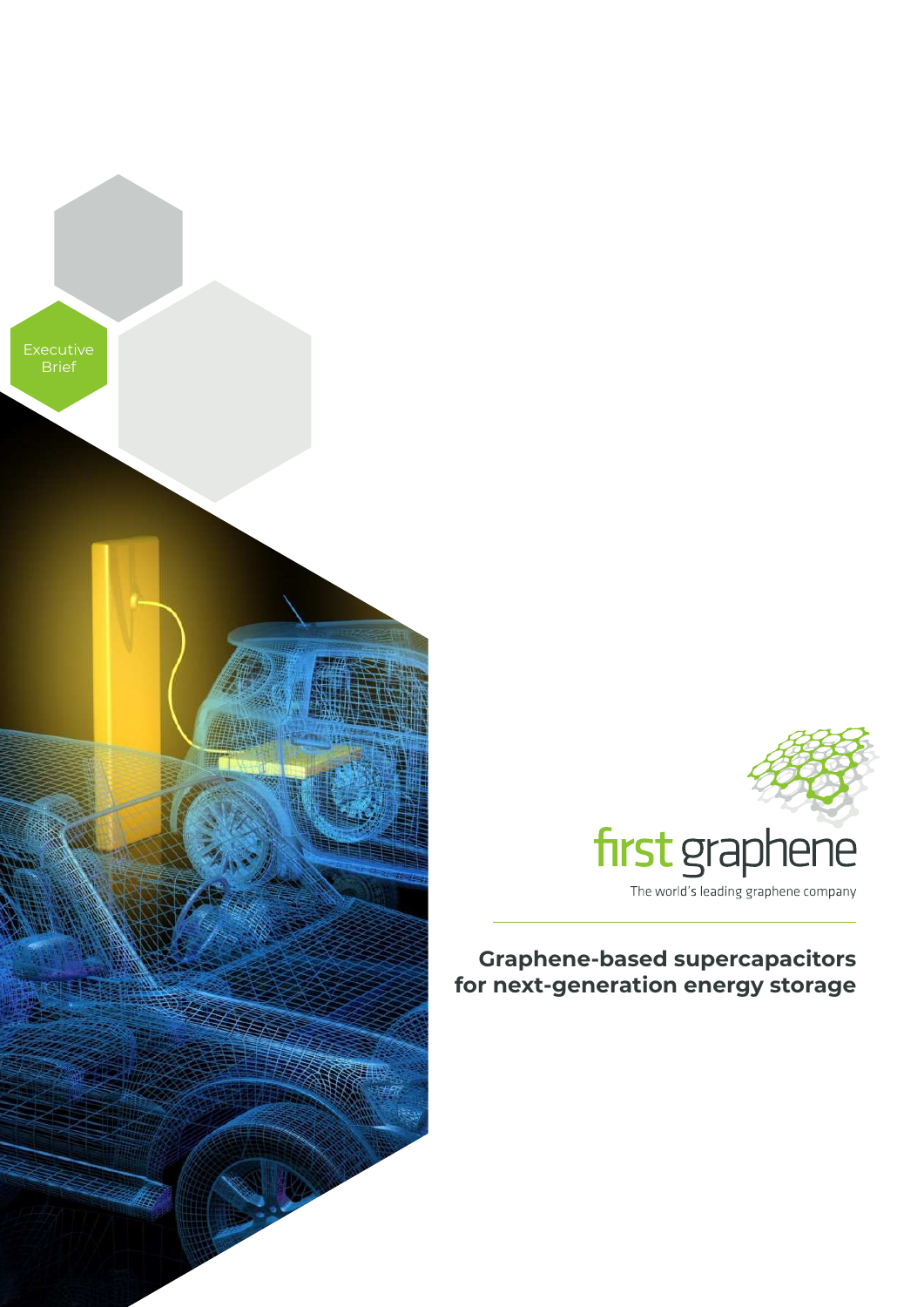





### **Demand for energy storage**

In today's increasingly electrified and wirelessly connected world, the demand for highly efficient energy storage solutions continues to grow. Electric vehicles, for instance, will be used for future mobility and logistics networks, but current consumer adoption is limited by 'range anxiety' associated with the use of lithium-ion batteries and the extended times they require to be recharged. Lithium-ion batteries provide high energy-densities, but there are increasing concerns over their incremental pace of their improvement and potential shortages of raw materials for their production.

Supercapacitors are a promising supplement to lithium-ion batteries, offering significantly high powerdensities, resilience to multiple charge/discharge cycles and short charging times. Supercapacitors also work in very low temperatures, where conventional batteries often struggle.

Supercapacitors are already used to harvest power from regenerative braking systems and release power to help hybrid buses accelerate, provide cranking power and voltage stabilisation in automotive start/stop systems, assist in train acceleration, open aircraft doors in the event of power failures, capture energy and provide burst power to assist in lifting operations, and provide energy to data centres in the event of power failures. In future, they could be used to power handheld electronic devices and wearable technologies.

As such, the market for these devices is predicted to boom.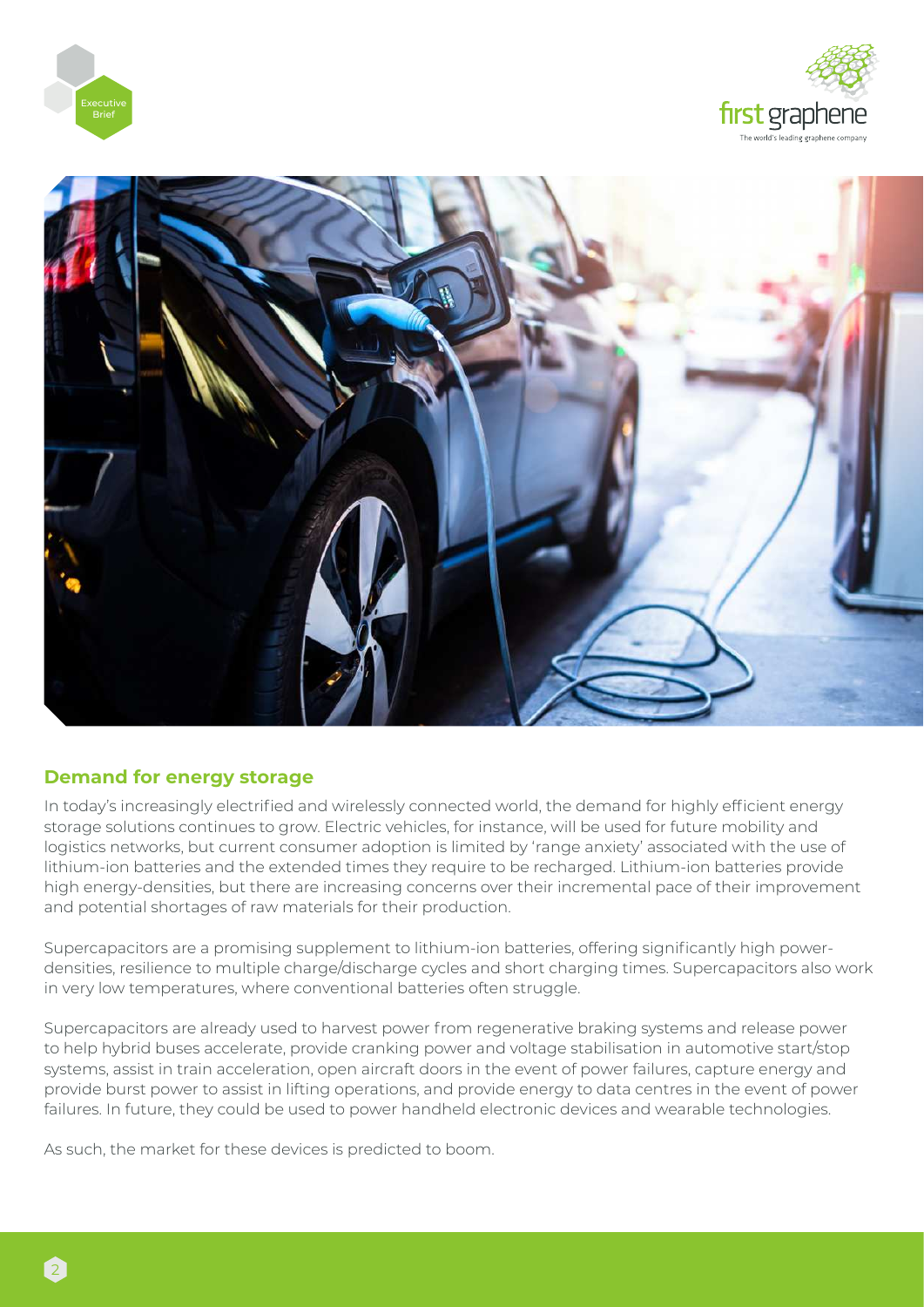



## **The advantages of graphene**

Graphene is a tightly packed layer of carbon atoms, which are bonded together in a hexagonal honeycomb lattice. The material was first isolated and characterised by University of Manchester Professors Andre Geim and Konstantin Novoselov in 2004.

At just one atom in thickness, graphene is the thinnest material known. It is 200-times stronger than steel. It demonstrates an electrical conductivity one million times that of copper. It outperforms diamond in terms of its thermal conductivity, is impermeable even to helium atoms, can stretch to up to 20% of its length and is highly transparent to light.

Graphene has a surface area even larger than that of the activated carbon used to coat the plates of traditional supercapacitors, enabling better electrostatic charge storage. Graphenebased supercapacitors can store almost as much energy as lithium-ion batteries, charge and discharge in seconds and maintain these properties through tens of thousands of charging cycles.

In addition, graphene-based supercapacitors would be lighter, more deformable (an important property for applications such as wearable technologies) and can be stronger than their counterparts based on activated carbon.

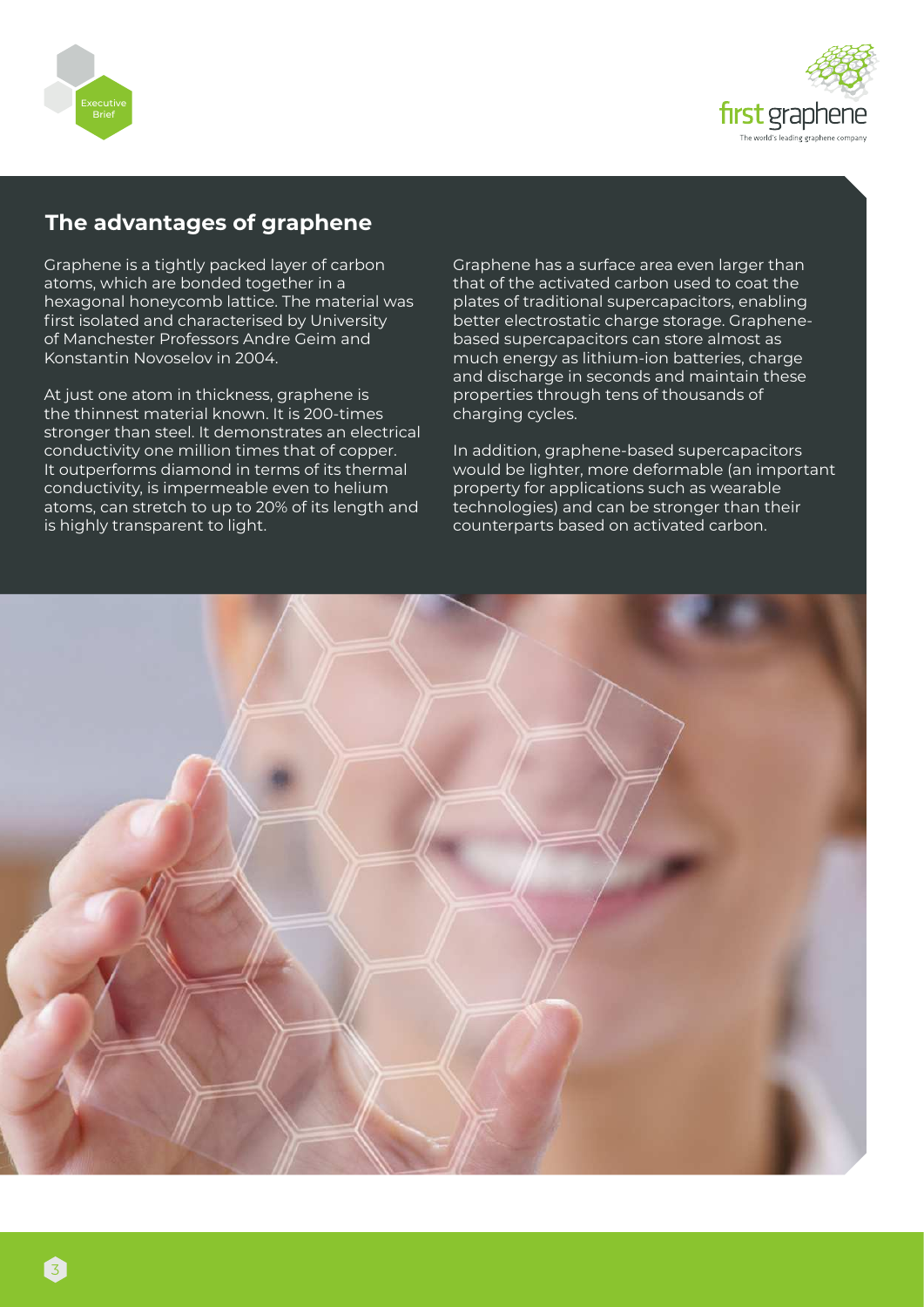





## **How supercapacitors work**

The market for supercapacitor devices is forecast to grow at 20% per year to approximately US\$2.1 billion by 2022.

Capacitors use static electricity (electrostatics) rather than chemicals to store energy. Conventional capacitors comprise a dielectric sandwiched between two electrically conducting metal plates. Positive and negative electrical charges build up on the plates and the separation between them, which prevents them coming into contact, enables energy to be stored.

Capacitors have many advantages over batteries: they weigh less, generally do not contain harmful chemicals or toxic metals, and they can be rapidly charged and discharged many times without wearing out, due to their high-power density. Weight for weight, however, their basic design prevents them from storing the same amount of electrical energy as batteries as they have a lower energy density.

A supercapacitor differs from an ordinary capacitor in two important ways: its plates are typically coated with activated carbon, which gives them a much larger surface area, and are soaked in an electrolyte, and the distance between them is much smaller, as the separator employed is thinner and functions in a different way.

When the plates are charged, an opposite charge forms on either side of the separator, creating what is called an electric double-layer of maybe just one molecule in thickness. The combination of plates with a larger, effective surface area and the reduction in distance between them yields a capacitor with much greater potential to store energy than conventional alternatives.

Growth in the supercapacitor market may, however, be stifled by the limited energy density of current materials. Graphene-based materials are a highly suitable alternative to these technologies.

4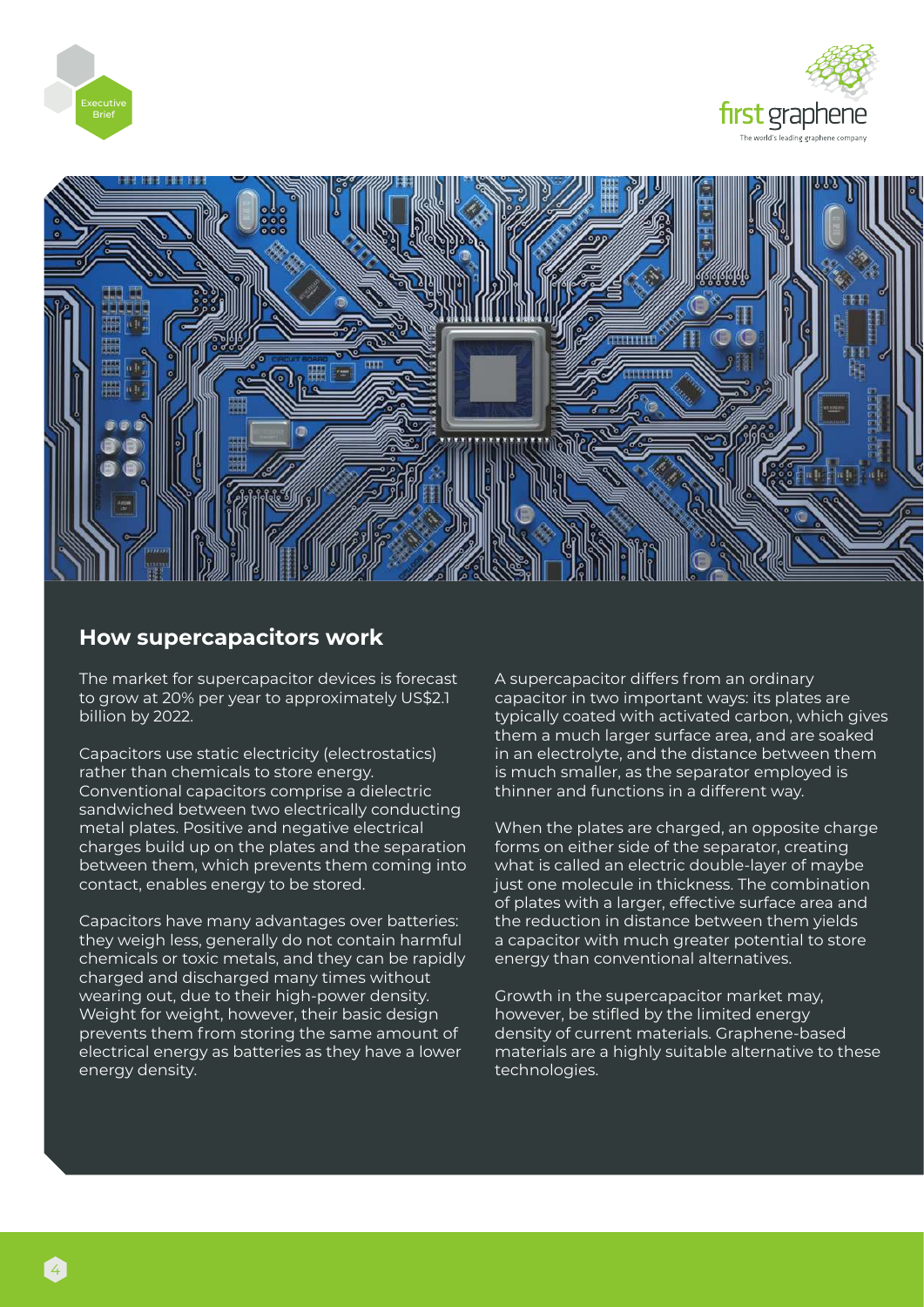



### **Making the advantage count**

Now, researchers at the University of Manchester and First Graphene have formed a partnership with the aim of utilising the benefits that graphene can provide by using a scalable process to manufacture new, high-performing hybrid materials.

University of Manchester Professors Robert Dryfe and Ian Kinloch have developed an electrochemical process that enables the production of microporous, metal oxide-decorated graphene materials from graphite. These hybrid materials demonstrate a gravimetric capacitance of up to 500 Farads per gramme (1). Conventional activated carbon has a gravimetric capacitance of 50–150 Farads per gramme<sup>1</sup>.

First Graphene, meanwhile, has a proven track record of commercialising advanced nanomaterials. The company has developed an electrochemical process that enables the tonnage-scale manufacture of pristine, high-aspect-ratio platelets of graphene with a typical thickness of 5-10 carbon layers. These have high levels of purity, featuring less than 0.3% w/w total metals and fewer than one-part-per-million of silicon contaminants. Through the use of sophisticated finishing steps, the lateral sizes of the nanoplatelets (called PureGRAPH®) can be carefully controlled, to 5 µm, 10 µm and 20 µm. These can be used to significantly enhance the mechanical, thermal and electrical properties of paints, coatings, polymers and composites.

The hybrid graphene materials that First Graphene will mass-produce will significantly increase the performance of supercapacitors in a wide range of applications, as well as increasing the available supply of materials for their production.

Scale-up of the hybrid graphene materials has been demonstrated at a multi-kilogram level and First Graphene is now engaging with device builders to manufacture and test initial supercapacitor devices.

The potential market for supercapacitors is poised to explode. First Graphene and the University of Manchester will be at the forefront of efforts to commercialise high-performing, next-generation variants based on graphene materials.

For more information, please contact First Graphene Ltd.

- **T** +44 (0) 1618 262350
- **E** info@firstgraphene.net
- **W** https://firstgraphene.net



1 Andinet Ejigu\* Kazunori Fujisawa, Ben F. Spencer, Bin Wang, Mauricio Terrones, Ian A. Kinloch, and Robert A. W. Dryfe\*Adv. Funct. Mater. 2018, 28, 1804357